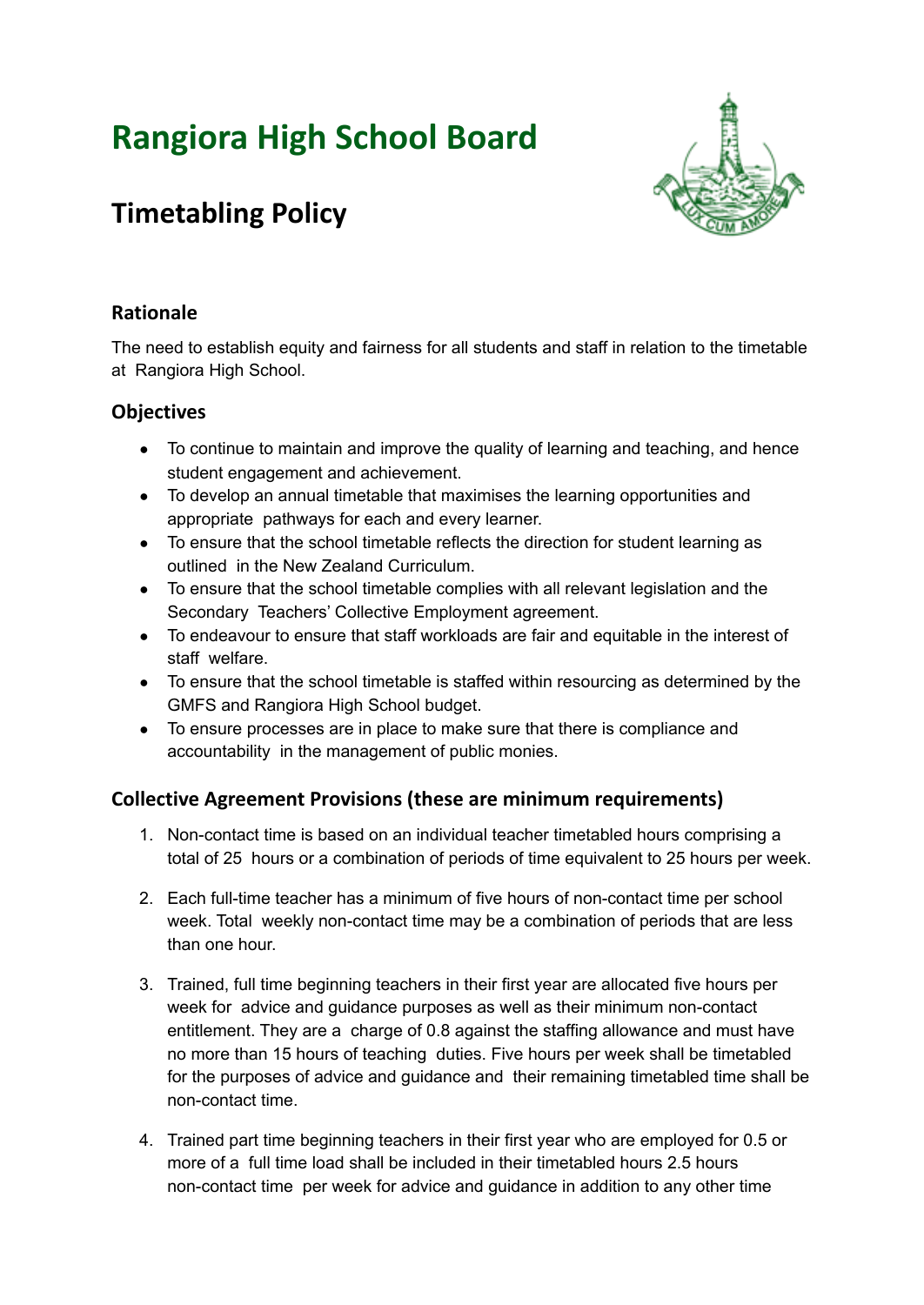allowances to which they may be entitled as part time teachers.

5. Trained, full-time beginning teachers in their second year are charged a charge of 0.9 against the staffing allowance and have no more than 17.5 hours of allocated teaching duties each week. Two and a half hours per week shall be timetabled for the purposes of advice and guidance and their remaining timetabled time shall be non-contact time.

| <b>FTTE</b>       | Paid Hours per<br>week | Minimum timetabled non-contact<br>hours per week |
|-------------------|------------------------|--------------------------------------------------|
| 0.89              | 22.25                  | 3.0                                              |
| $0.87 - 0.88$     | 21.75                  | 2.5                                              |
| $0.85 - 0.86$     | 21.25                  | 2.0                                              |
| $0.83 - 0.84$     | 20.75                  | 1.5                                              |
| $0.75 - 0.82$     | 18.75                  | 1.0                                              |
| $0.72 - 0.74$     | 18.00                  | 0.5                                              |
| <b>Below 0.72</b> | <b>Below 18.00</b>     | No entitlement                                   |

6. The minimum timetabled non-contact time of part-time teachers is:

- a. For all part time teachers employed for 12 hours or more per week (0.48 FTTE to 0.89 FTTE) the school will endeavour to provide non- contact time that is proportional to that of a full time teacher, i.e. the FTTE they are employed for multiplied by 5 hours.
- b. No part-time teacher will be timetabled for more than 19.25 contact hours within each school week and the school shall provide additional non-contact time to bring the teacher to at least the level set out below.
- c. The placement of each part-time teacher's timetabled non-contact hours within the timetable shall be in discussion with the individual teacher and recognise the distribution of the individual's timetabled contact hours. The teacher is required to be available in the school during their timetabled non-contact time.
- 7. The minimum non-contact time entitlements to each teacher allocated permanent unit(s) in addition to the basic non-contact time entitlements are:
	- a. one hour per week for holders of one permanent unit;
	- b. two hours per week for holders of two permanent units; and
	- c. three hours per week for holders of three or more permanent units.
- 8. The school shall endeavour to provide at least one additional hour per unit for each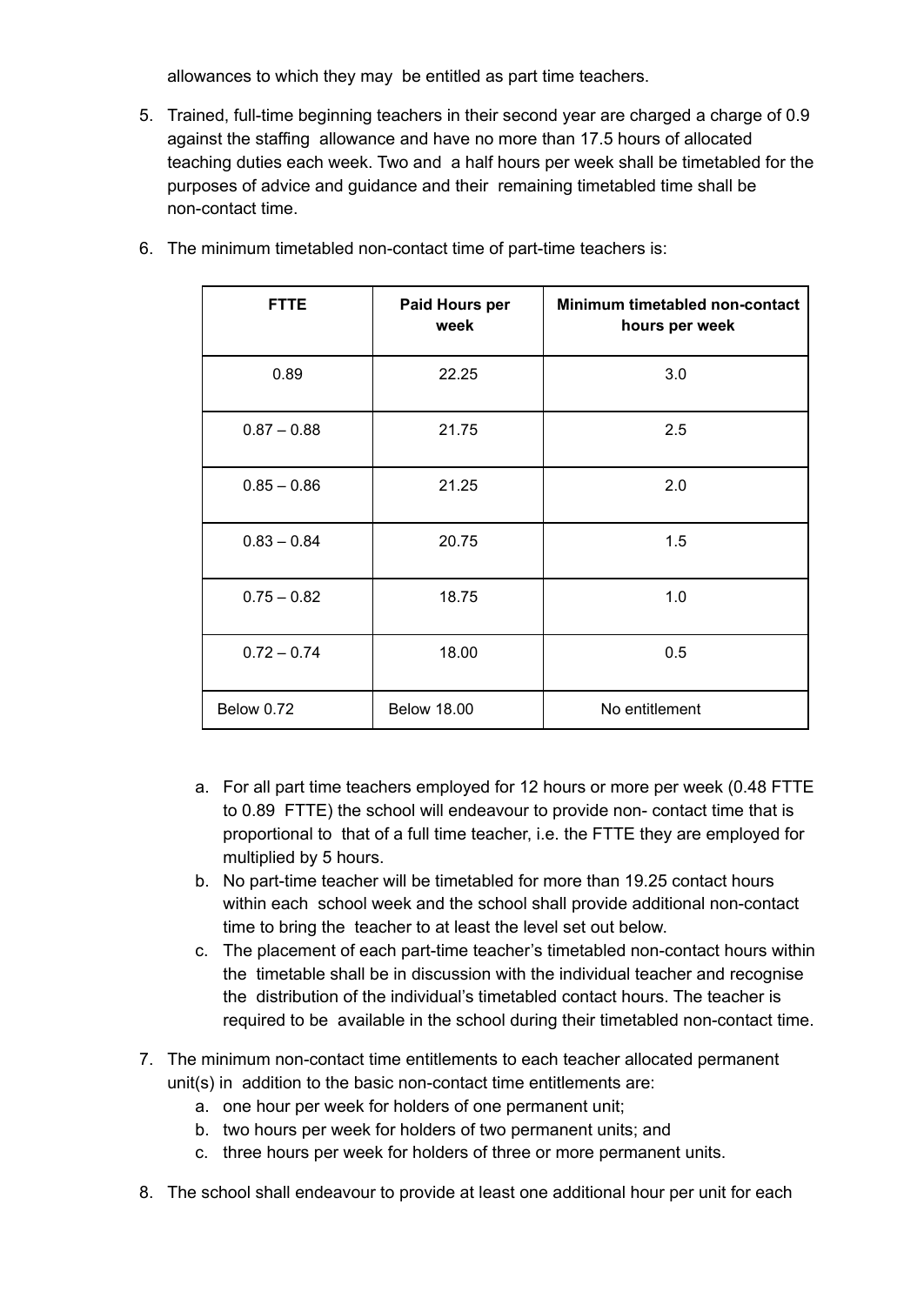permanent unit above the third.

- 9. The school will seek to provide those senior management positions with sufficient additional non-contact time to manage their administration, management or pastoral duties.
- 10. The school will seek to provide each teacher in charge of a Department who does not hold a permanent unit with one additional non-contact hour to carry out their specific management and/or additional responsibilities (including guidance and pastoral duties).
- 11. The teacher designated as a Specialist Classroom Teacher shall receive an additional 8 hours non-contact time allowance per week. (rolls over 1200).
- 12. Heads of Faculty / Department who are responsible for year 1 or year 2 beginning teachers shall be allocated the equivalent of one hour non- teaching time per week for each teacher who generates a beginning teacher time allowance for the purposes of directly providing curriculum-specific advice, guidance and support to that teacher. How this time is allocated within or across weeks is to be decided by the principal in consultation with the HoF(s). Time allowances will aggregate where the HoF is providing curriculum-specific advice and guidance to two or more beginning teachers who generate the time allowance. When the curriculum support programme is transferred to another teacher the eligibility for the time allowance is also transferred. Where more than one Head of Department has responsibility for providing curriculum support and guidance to the beginning teacher the time allowance shall be shared equitably.
- 13. The Deputy Principal with responsibility for teaching and learning to ensure that discussion occurs with any overseas teacher whose employment generates the overseas teacher time allowance on how the allowance may be utilised to assist in providing professional advice and guidance to the teacher.
- 14. The school shall endeavour to ensure that the individual average class size for each teacher with two or more learning groups does not exceed 26 students. Where, for genuine reasons, this cannot occur the compensatory mechanism(s) agreed in this policy will operate.

#### **"Genuine Reason"**

- 1. Teachers may only be asked to temporarily forgo their minimum entitlement to non-contact when:
	- a. All reasonable options have been investigated and no alternative to a reduction in entitlement non-contact can be found.
	- b. The request is made on an individual basis, and a blanket request for agreement to reduction in non-contact entitlements shall indicate a need to review timetable structures and operation.
	- c. There is a sudden emergency that requires supervision of a group of students for its ongoing safety. All efforts will be made to find a day reliever.
	- d. No day reliever can be found after timely and appropriate efforts have been made.
	- e. On a longer term basis, and after all reasonable endeavours have been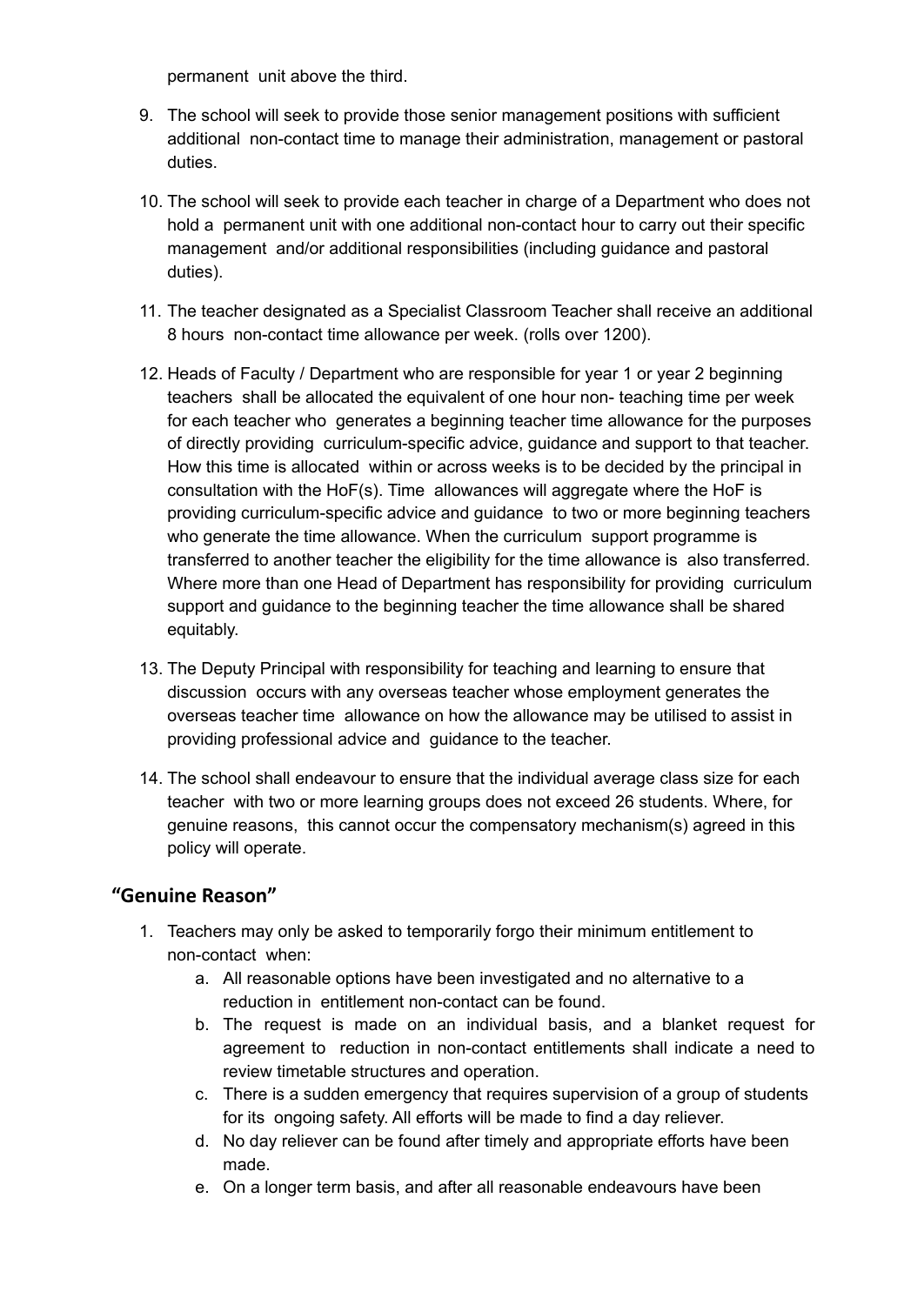exhausted, the timetable can only be made to operate if a teacher teaches for a term, semester, module or a year, at a higher level of contact than their minimum non contact indicates.

- f. Teachers holding more than the minimum non-contacts have first been asked to forgo one or more of those additional non-contacts.
- 2. Where by virtue of demonstrated timetable or other constraints the allocation identified of non-contact hours for any individual teacher cannot be implemented the teacher will be offered the opportunity to review the timetable and suggest changes that would allow the allocation of their non-contact entitlement. If it is subsequently agreed that there is genuine reason why it is not possible to provide the non-contact entitlement within the timetable then the Principal and the teacher may mutually agree to compensate the teacher with:
	- a. an equivalent increase in the allocation of time for non-contact teaching duties at another point in that school year; or
	- b. an equivalent increase in the allocation of time for non-contact teaching duties in the following school year; or
	- c. an equivalent reduction in non-teaching or supervisory duties outside the school's timetabled teaching periods; or
	- d. an equivalent period of relief cover for the teacher later in that school year; or
	- e. some combination of the above; or,
	- f. if none of the above are possible, payment of one fixed term unit or one board-funded responsibility payment per year for each weekly hour of non-contact lost for the period during which the entitlement reduction occurs.
- 3. Where by virtue of genuine and demonstrated temporary constraints the allocation of non contact hours to which an individual teacher is entitled cannot be met within any week then the Principal and the teacher may, on each occasion, mutually agree to compensatory the reduction with:
	- a. an equivalent temporary allocation of non-contact time at another point in that school year; or
	- b. an equivalent temporary reduction in non-teaching or supervisory duties outside the school's timetabled teaching periods; or
	- c. relief cover for the teacher later in that school year; or
	- d. some combination of the above; or, if none of the above are possible,
	- e. payment of a fixed term unit or a board responsibility funded payment for a period sufficient to generate a total payment equivalent to 1/950 of their normal salary rate for each hour of minimum non-contact entitlement time reduced.

Recommendation that one 'goodwill day' (paid discretionary leave) can be taken in any calendar year (other than in Sports / Tournament week, Derived grade examination week or after seniors are on leave i.e. NCEA study leave in term 4 where a staff member at the request of the relief coordinator has supervised 5 relief lessons. (Refer to Appendix 1)

- 4. Teachers should only be asked to exceed an average class size of 26 or less when:
	- a. All reasonable options have been investigated and no alternative to an increase in the average class size can be found after all reasonable endeavours have been exhausted, the timetable can only be made to operate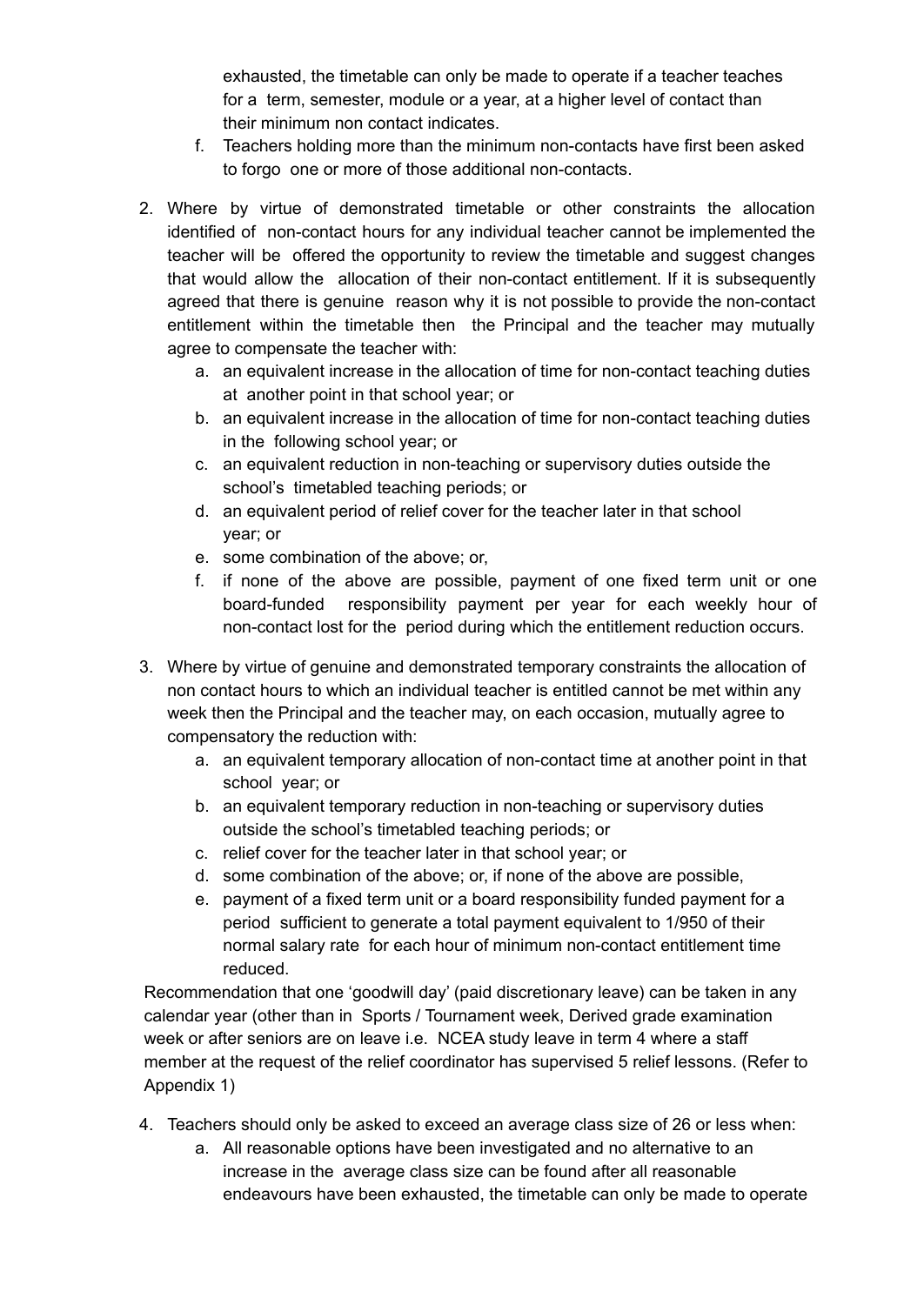if a teacher teaches for a term, semester, module or a year, at a higher level of average class size than 26.

- b. The request is made on an individual basis, and a blanket request for agreement to average class sizes of over 26 shall indicate a need to review timetable structures and operation.
- 5. Where by virtue of demonstrated timetable or other constraints the allocation of learning groups would generate an average of greater than 26 students for an individual teacher the teacher will be offered the opportunity to review the timetable and suggest changes that would allow the average to be achieved. If it is subsequently agreed that there is genuine reason why it is not possible to provide an average class size of no more than 26 within the timetable then the principal and the teacher may mutually agree to compensate the teacher with:
	- a. an increase in the allocation of time for non-contact teaching duties; or
	- b. an increase in the allocation of time for non-contact teaching duties in the following school year; or
	- c. an equivalent reduction in non-teaching or supervisory duties outside the school's timetabled teaching periods; or
	- d. a period of relief cover for the teacher later in that school year; or
	- e. some combination of the above; or, if none of the above are possible then ⋅ payment of a fixed term unit or a board-funded responsibility payment for a period which generates an amount equivalent to that given by the following formula: (Average class size-26)\*timetabled teaching hours per week/ 26\*annual base scale salary/40\* number of weeks the average class size exceeds 26)

#### **Other Timetable Components**

A teacher undertakes other duties such as form time, duty supervisions outside contact provision requirements to ensure the smooth running of the school.

- 1. It is a professional expectation that teachers attend calendared meetings –briefings, curriculum area meetings, house meetings, faculty meetings, professional development meetings, SAID meetings, special interest meetings, staff meetings.
- 2. In order to ensure an orderly and safe environment, all full-time teachers are expected to carry out ground duties (2 duty slots per week) as required after appropriate consultation as to when and where.
	- a. Such duties shall be fairly distributed.
	- b. Reasonable endeavour will be made to ensure that teachers are not required to carry out grounds duty on a five contact day.
	- c. Part time staff on a pro-rata basis.
- 3. It is a professional expectation that full time teachers will be Form teachers undertaking pastoral and administration tasks to support learners. Teachers are expected to attend assembly with their form class or if they have no other duties at that time.
- 4. If there are more Form Teachers available than Form classes, then some teachers may share a form class, or be relieved of a Form class for a period of time in order to undertake 'special projects'. Those staff who are not allocated a form class may be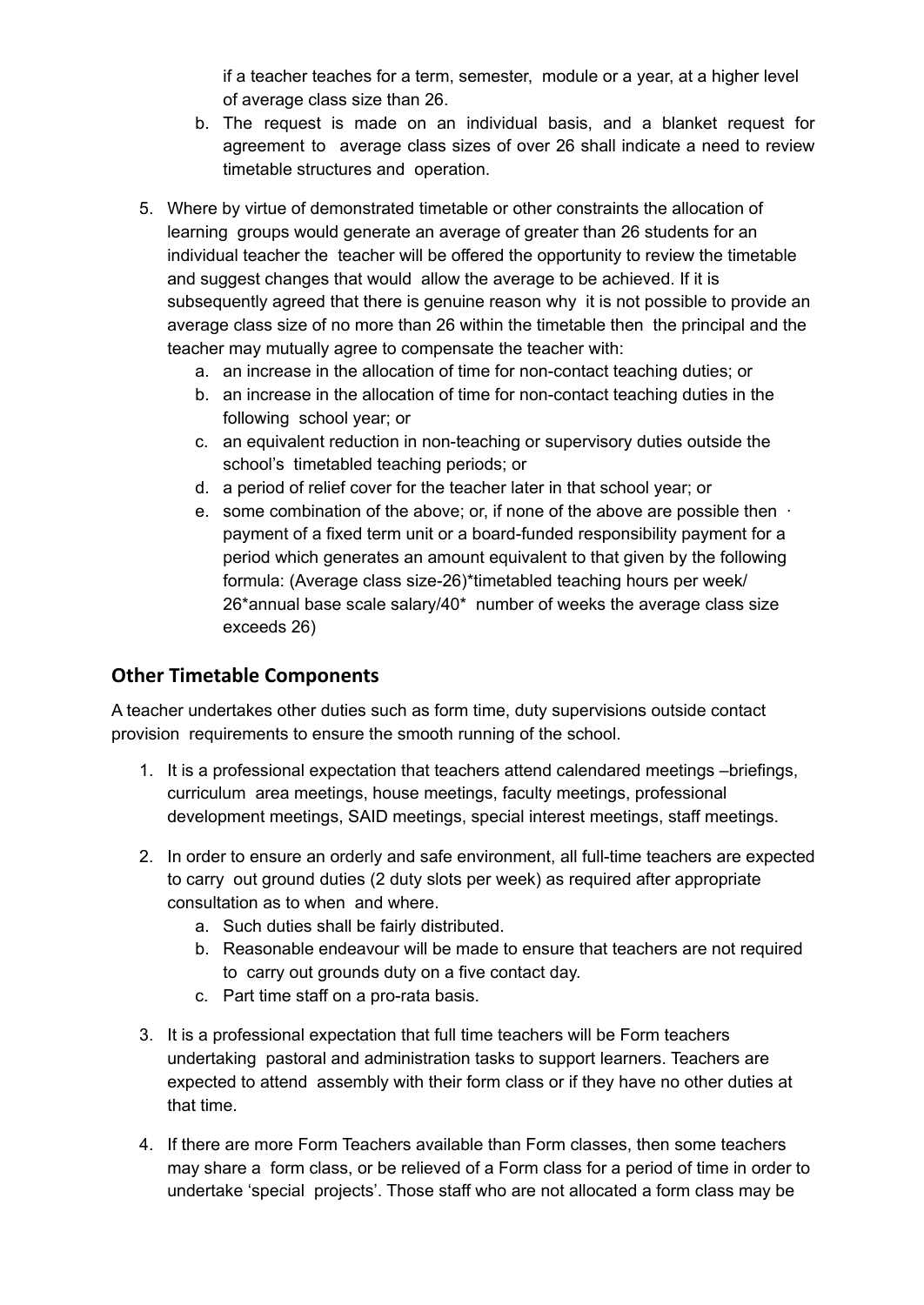called upon to relieve a form class in the case of Form Teacher absences.

5. All staff are encouraged to be involved in extracurricular sporting, cultural, leadership or service activities.

#### **Management Units and Allowances**

- 1. Management Units and Allowances are distributed to provide leadership and coordination of the strategic objectives, goals and targets as outlined in the Rangiora High School Charter. They may acknowledge additional responsibilities, special projects / initiatives or data identified needs in curricular and co-curricular areas.
- 2. The principles determining the allocation of Management Units and Allowances will include:
	- a. Charter goals, targets and actions
	- b. The needs of learners
	- c. The administrative needs of the school
	- d. Faculty / Department size (number (FTE) of students and staff (teachers and support staff)
	- e. Degree of responsibility
		- i. Whole School
		- ii. Faculty
		- iii. Department
	- f. Recruitment and retention issues
- 3. All management units and allowances to which the School is entitled will be allocated each year.
- 4. Permanent units and allowances represent payment to a middle leader carrying out tasks as outlined in their job description. If the job description changes or responsibilities as outlined in the principles (5:2 above) change then duties will be renegotiated by agreement in such a way as to ensure that the tasks assigned are commensurate with the level of responsibility.
- 5. Fixed Term units and allowances provide flexibility in resourcing initiatives / actions identified in the Charter. They also provide opportunities for basic scale teachers to gain leadership experience. These units will be allocated on an annual basis.

# **Support Staff**

- 1. The level of support staffing will be determined year by year by the Board of Trustees with reference to:
	- a. The Rangiora High School Operations Grant and budget
	- b. Targeted funding (Fee-paying students, Gateway, NESB, ORs, RTLB, STAR, Supplementary Learning Support…)
	- c. Student Numbers (FTE)
	- d. Teacher Numbers (FTTE)
	- e. Administration requirements
		- i. Whole School
		- ii. Faculty
- 2. Different areas / Faculties will generate different amounts of time.